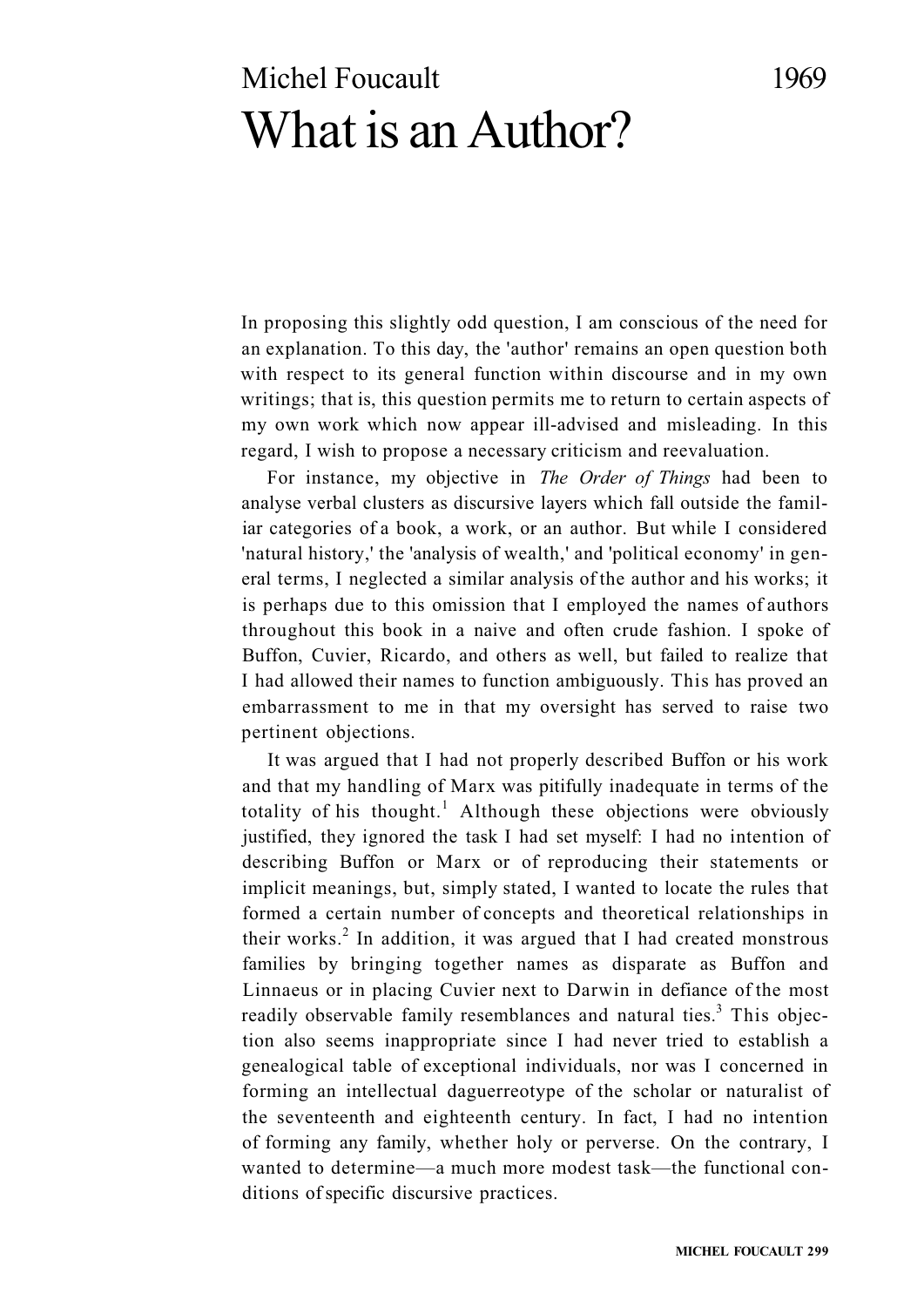Then why did I use the names of authors in *The Order of Things}*  Why not avoid their use altogether, or, short of that, why not define the manner in which they were used? These questions appear fully justified and I have tried to gauge their implications and consequences in a book that will appear shortly.<sup>4</sup> These questions have determined my effort to situate comprehensive discursive units, such as 'natural history' or 'political economy,' and to establish the methods and instruments for delimiting, analysing, and describing these unities. Nevertheless, as a privileged moment of individualization in the history of ideas, knowledge, and literature, or in the history of philosophy and science, the question of the author demands a more direct response. Even now, when we study the history of a concept, a literary genre, or a branch of philosophy, these concerns assume a relatively weak and secondary position in relation to the solid and fundamental role of an author and his works.

For the purposes of this paper, I will set aside a sociohistorical analysis of the author as an individual and the numerous questions that deserve attention in this context: how the author was individualized in a culture such as ours; the status we have given the author, for instance, when we began our research into authenticity and attribution; the systems of valorization in which he was included; or the moment when the stories of heroes gave way to an author's biography; the conditions that fostered the formulation of the fundamental critical category of 'the man and his work.' For the time being, I wish to restrict myself to the singular relationship that holds between an author and a text, the manner in which a text apparently points to this figure who is outside and precedes it.

Beckett supplies a direction: 'What matter who's speaking, someone said, what matter who's speaking.<sup>5</sup> In an indifference such as this we must recognize one of the fundamental ethical principles of contemporary writing. It is not simply 'ethical' because it characterizes our way of speaking and writing, but because it stands as an immanent rule, endlessly adopted and yet never fully applied. As a principle, it dominates writing as an ongoing practice and slights our customary attention to the finished product. <sup>6</sup> For the sake of illustration, we need only consider two of its major themes. First, the writing of our day has freed itself from the necessity of'expression'; it only refers to itself, yet it is not restricted to the confines of interiority On the contrary, we recognize it in its exterior deployment.<sup>7</sup> This reversal transforms writing into an interplay of signs, regulated less by the content it signifies than by the very nature of the signifier. Moreover, it implies an action that is always testing the limits of its regularity, transgressing and reversing an order that it accepts and manipulates. Writing unfolds like a game that inevitably moves beyond its own rules and finally leaves them behind. Thus, the essential basis of this writing is not the exalted emotions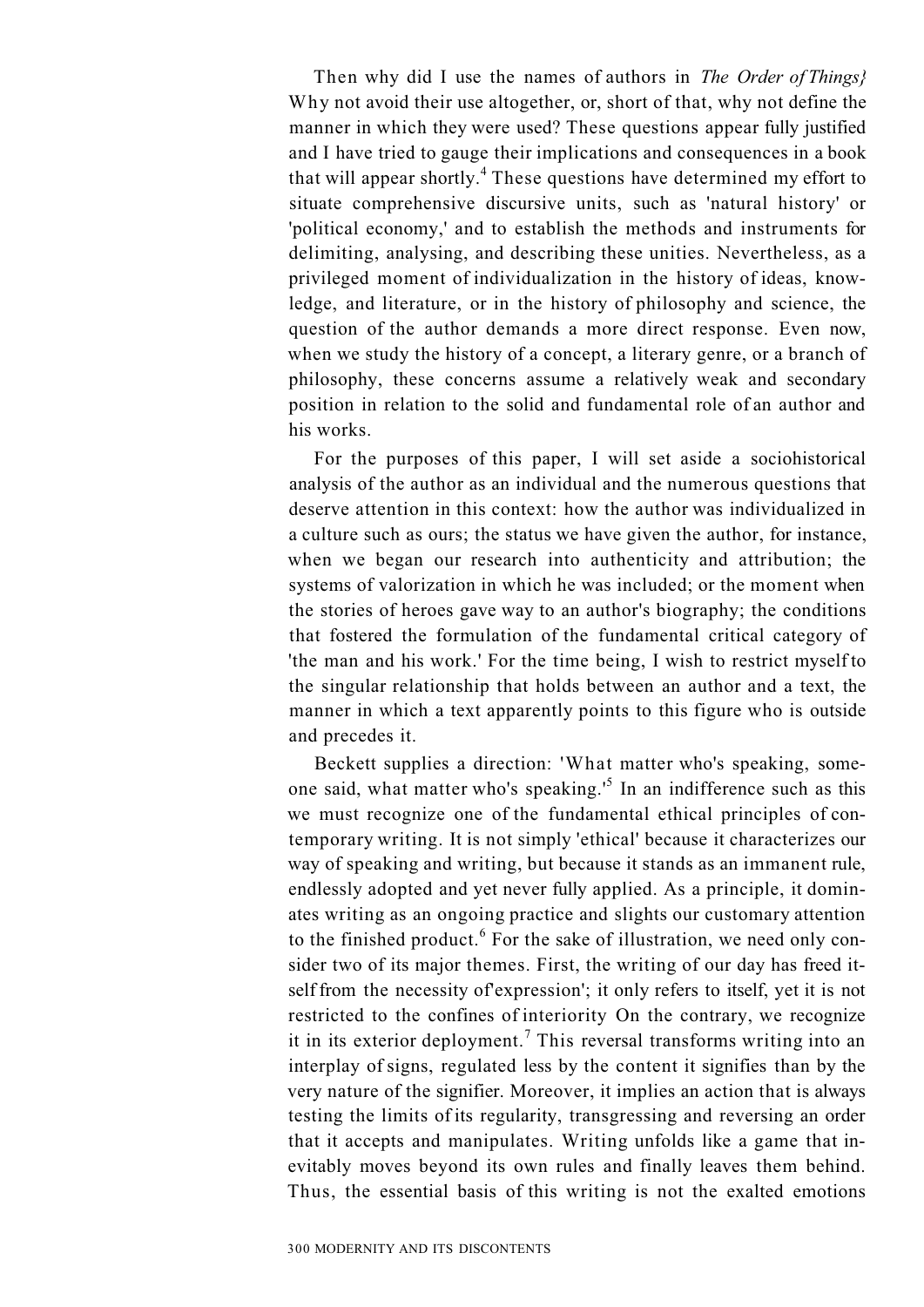related to the act of composition or the insertion of a subject into language. Rather, it is primarily concerned with creating an opening where the writing subject endlessly disappears. $8$ 

The second theme is even more familiar: it is the kinship between writing and death. This relationship inverts the age-old conception of Greek narrative or epic, which was designed to guarantee the immortality of a hero. The hero accepted an early death because his life, consecrated and magnified by death, passed into immortality; and the narrative redeemed his acceptance of death. In a different sense, Arabic stories, and *The Arabian Nights* in particular, had as their motivation, their theme and pretext, this strategy for defeating death. Storytellers continued their narratives late into the night to forestall death and to delay the inevitable moment when everyone must fall silent. Scheherazade's story is a desperate inversion of murder; it is the effort, throughout all those nights, to exclude death from the circle of existence.<sup>9</sup> This conception of a spoken or written narrative as a protection against death has been transformed by our culture. Writing is now linked to sacrifice and to the sacrifice of life itself; it is a voluntary obliteration of the self that does not require representation in books because it takes place in the everyday existence of the writer. Where a work had the duty of creating immortality, it now attains the right to kill, to become the murderer of its author. Flaubert, Proust, and Kafka are obvious examples of this reversal.<sup>10</sup> In addition, we find the link between writing and death manifested in the total effacement of the individual characteristics of the writer; the quibbling and confrontations that a writer generates between himself and his text cancel out the signs of his particular individuality. If we wish to know the writer in our day, it will be through the singularity of his absence and in his link to death, which has transformed him into a victim of his own writing. While all of this is familiar in philosophy, as in literary criticism, I am not certain that the consequences derived from the disappearance or death of the author have been fully explored or that the importance of this event has been appreciated. To be specific, it seems to me that the themes destined to replace the privileged position accorded the author have merely served to arrest the possibility of genuine change. Of these, I will examine two that seem particularly important.

To begin with, the thesis concerning a work. It has been understood that the task of criticism is not to reestablish the ties between an author and his work or to reconstitute an author's thought and experience through his works and, further, that criticism should concern itself with the structures of a work, its architectonic forms, which are studied for their intrinsic and internal relationships.<sup>11</sup> Yet, what of a context that questions the concept of a work? What, in short, is the strange unit designated by the term, work? What is necessary to its composition, if a work is not something written by a person called an 'author'?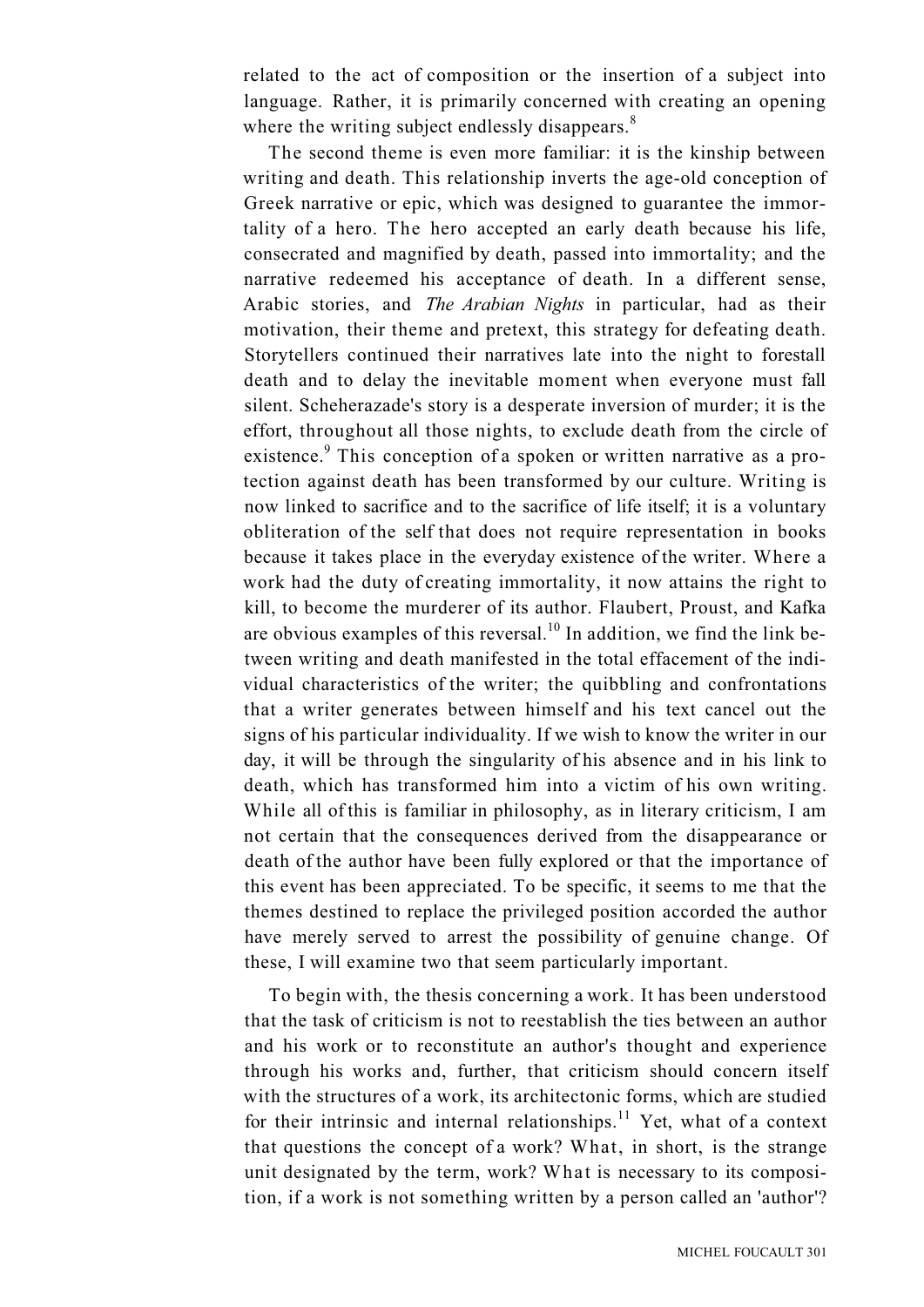Difficulties arise on all sides if we raise the question in this way. If an individual is not an author, what are we to make of those things he has written or said, left among his papers or communicated to others? Is this not properly a work? What, for instance, were Sade's papers before he was consecrated as an author? Little more, perhaps, than rolls of paper on which he endlessly unravelled his fantasies while in prison.

Assuming that we are dealing with an author, is everything he wrote and said, everything he left behind, to be included in his work? This problem is both theoretical and practical. If we wish to publish the complete works of Nietzsche, for example, where do we draw the line? Certainly, everything must be published, but can we agree on what 'everything' means? We will, of course, include everything that Nietzsche himself published, along with the drafts of his works, his plans for aphorisms, his marginal notations and corrections. But what if, in a notebook filled with aphorisms, we find a reference, a remainder of an appointment, an address, or a laundry bill, should this be included in his works? Why not? These practical considerations are endless once we consider how a work can be extracted from the millions of traces left by an individual after his death. Plainly, we lack a theory to encompass the questions generated by a work and the empirical activity of those who naively undertake the publication of the complete works of an author often suffers from the absence of this framework. Yet more questions arise. Can we say that *The Arabian Nights,* and *Stromates* of Clement of Alexandria, or the *Lives* of Diogenes Laertes constitute works? Such questions only begin to suggest the range of our difficulties, and, if some have found it convenient to bypass the individuality of the writer or his status as an author to concentrate on a work, they have failed to appreciate the equally problematic nature of the word 'work' and the unity it designates.

Another thesis has detained us from taking full measure of the author's disappearance. It avoids confronting the specific event that makes it possible and, in subtle ways, continues to preserve the existence of the author. This is the notion of *ecriture.<sup>12</sup>* Strictly speaking, it should allow us not only to circumvent references to an author, but to situate his recent absence. The conception *of ecriture,* as currently employed, is concerned with neither the act of writing nor the indications, as symptoms or signs within a text, of an author's meaning; rather, it stands for a remarkably profound attempt to elaborate the conditions of any text, both the conditions of its spatial dispersion and its temporal deployment.

It appears, however, that this concept, as currently employed, has merely transposed the empirical characteristics of an author to a transcendental anonymity. The extremely visible signs of the author's empirical activity are effaced to allow the play, in parallel or opposition, of religious and critical modes of characterization. In granting a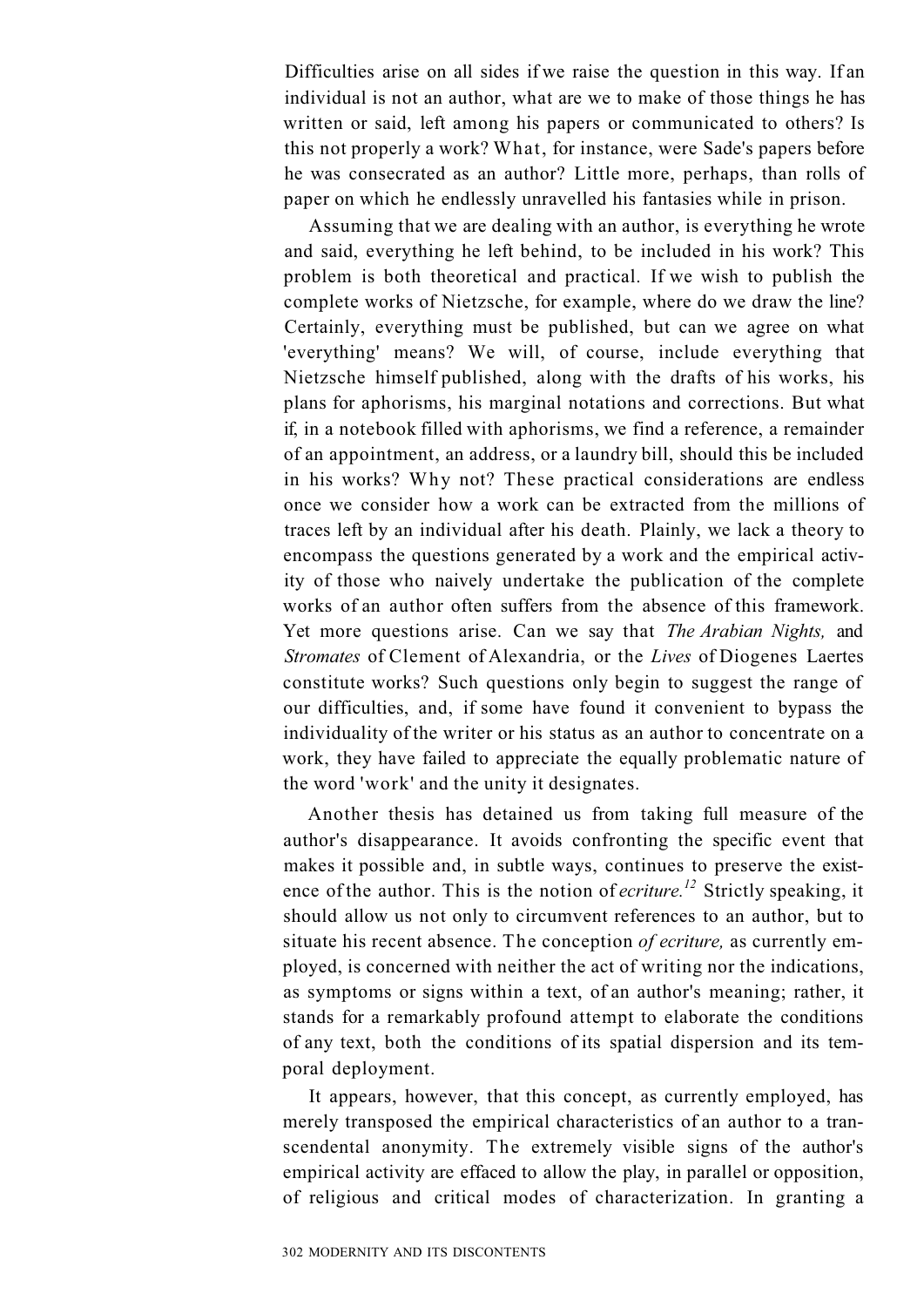primordial status to writing, do we not, in effect, simply reinscribe in transcendental terms the theological affirmation of its sacred origin or a critical belief in its creative nature? To say that writing, in terms of the particular history it made possible, is subjected to forgetfulness and repression, is this not to reintroduce in transcendental terms the religious principle of hidden meanings (which require interpretation) and the critical assumption of implicit significations, silent purposes, and obscure contents (which give rise to commentary)? Finally, is not the conception of writing as absence a transposition into transcendental terms of the religious belief in a fixed and continuous tradition or the aesthetic principle that proclaims the survival of the work as a kind of enigmatic supplement of the author beyond his own death? $13$ 

This conception of *ecriture* sustains the privileges of the author through the safeguard of the a priori; the play of representations that formed a particular image of the author is extended within a gray neutrality. The disappearance of the author—since Mallarme, an event of our time—is held in check by the transcendental. Is it not necessary to draw a line between those who believe that we can continue to situate our present discontinuities within the historical and transcendental tradition of the nineteenth century and those who are making a great effort to liberate themselves, once and for all, from this conceptual framework $2^{14}$ 

It is obviously insufficient to repeat empty slogans: the author has disappeared; God and man died a common death.<sup>15</sup> Rather, we should reexamine the empty space left by the author's disappearance; we should attentively observe, along its gaps and fault lines, its new demarcations, and the reapportionment of this void; we should await the fluid functions released by this disappearance. In this context we can briefly consider the problems that arise in the use of an author's name. What is the name of an author? How does it function? Far from offering a solution, I will attempt to indicate some of the difficulties related to these questions.

The name of an author poses all the problems related to the category of the proper name. (Here, I am referring to the work of John Searle,<sup>16</sup> among others.) Obviously not a pure and simple reference, the proper name (and the author's name as well) has other than indicative functions. It is more than a gesture, a finger pointed at someone; it is, to a certain extent, the equivalent of a description. When we say 'Aristotle,' we are using a word that means one or a series of definite descriptions of the type: 'the author of the *Analytics,'* or 'the founder of ontology,' and so forth.<sup>17</sup> Furthermore, a proper name has other functions than that of signification: when we discover that Rimbaud has not written *La Chasse spirituelle,* we cannot maintain that the meaning of the proper name or this author's name has been altered. The proper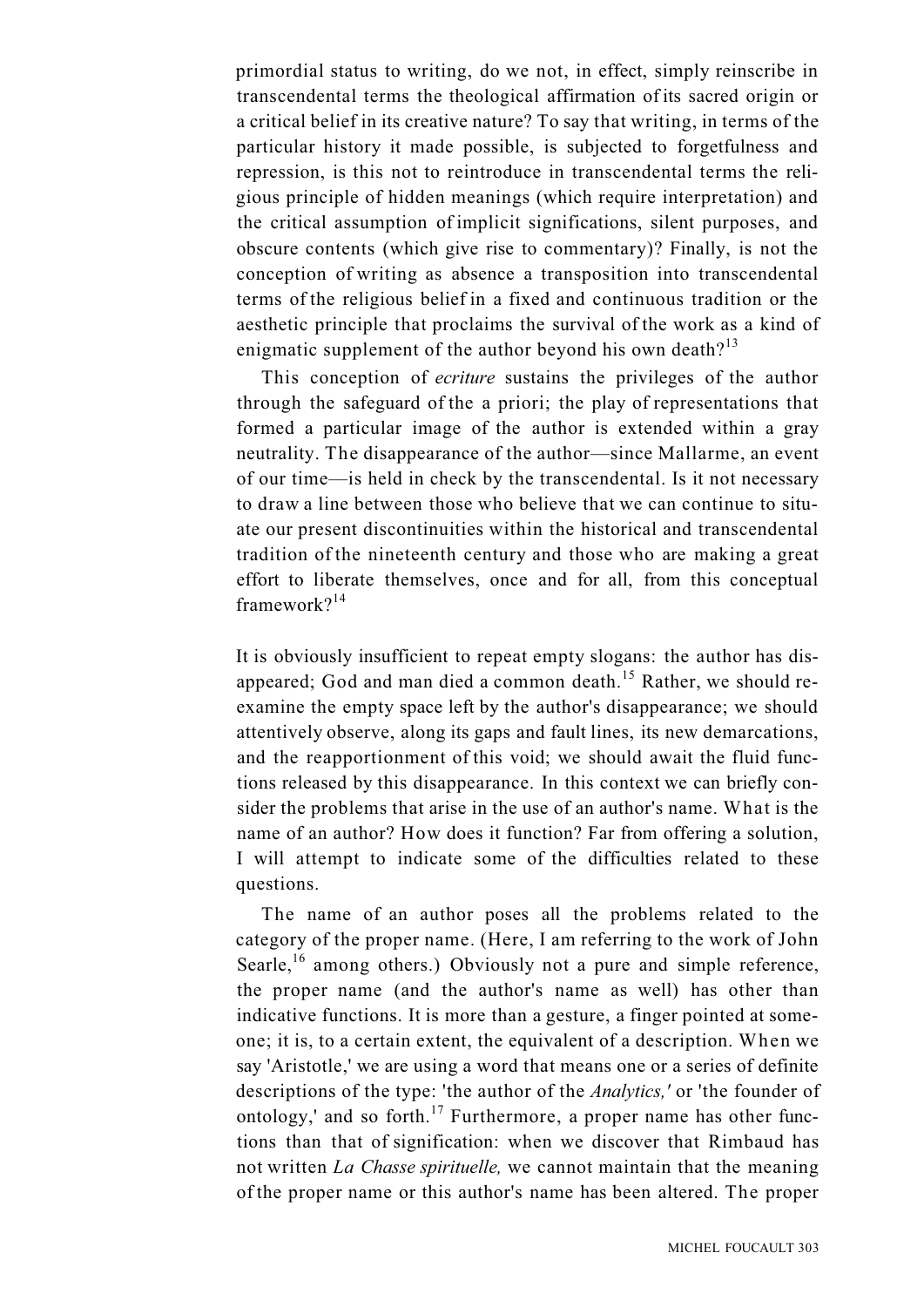name and the name of an author oscillate between the poles of description and designation, and, granting that they are linked to what they name, they are not totally determined either by their descriptive or designative functions.<sup>18</sup> Yet—and it is here that the specific difficulties attending an author's name appear—the link between a proper name and the individual being named and the link between an author's name and that which it names are not isomorphous and do not function in the same way; and these differences require clarification.

To learn, for example, that Pierre Dupont does not have blue eyes, does not live in Paris, and is not a doctor does not invalidate the fact that the name, Pierre Dupont, continues to refer to the same person; there has been no modification of the designation that links the name to the person. With the name of an author, however, the problems are far more complex. The disclosure that Shakespeare was not born in the house that tourists now visit would not modify the functioning of the author's name, but, if it were proved that he had not written the sonnets that we attribute to him, this would constitute a significant change and affect the manner in which the author's name functions. Moreover, if we establish that Shakespeare wrote Bacon's *Organon* and that the same author was responsible for both the works of Shakespeare and those of Bacon, we would have introduced a third type of alteration which completely modifies the functioning of the author's name. Consequently, the name of an author is not precisely a proper name among others.

Many other factors sustain this paradoxical singularity of the name of an author. It is altogether different to maintain that Pierre Dupont does not exist and that Homer or Hermes Trismegistes have never existed. While the first negation merely implies that there is no one by the name of Pierre Dupont, the second indicates that several individuals have been referred to by one name or that the real author possessed none of the traits traditionally associated with Homer or Hermes. Neither is it the same thing to say that Jacques Durand, not Pierre Dupont, is the real name of *X* and that Stendhal's name was Henri Beyle. We could also examine the function and meaning of such statements as 'Bourbaki is this or that person,' and 'Victor Eremita, Climacus, Anticlimacus, Frater Taciturnus, Constantin Constantius, all of these are Kierkegaard.'

These differences indicate that an author's name is not simply an element of speech (as a subject, a complement, or an element that could be replaced by a pronoun or other parts of speech). Its presence is functional in that it serves as a means of classification. A name can group together a number of texts and thus differentiate them from others. A name also establishes different forms of relationships among texts. Neither Hermes not Hippocrates existed in the sense that we can say Balzac existed, but the fact that a number of texts were attached to a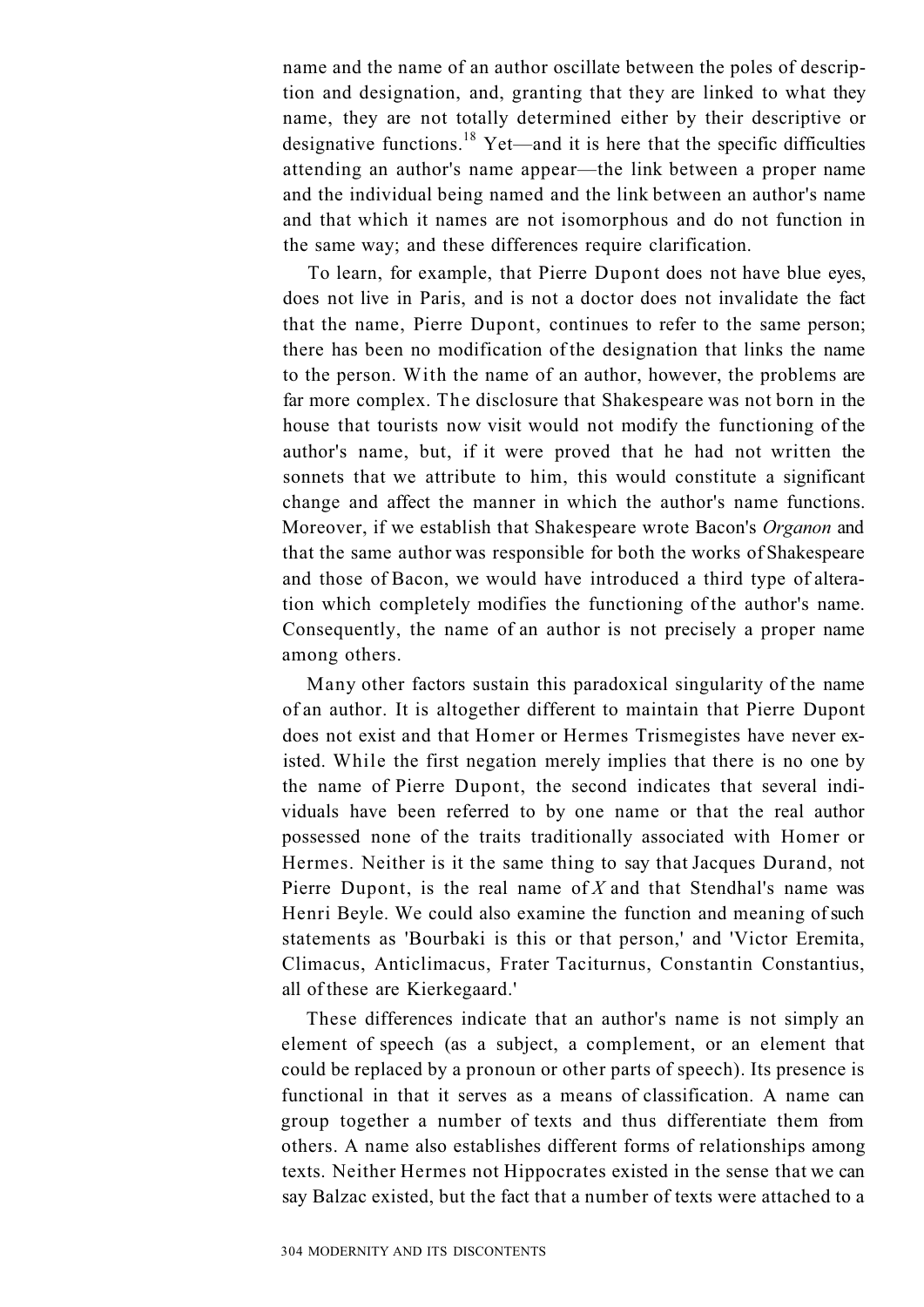single name implies that relationships of homogeneity, filiation, reciprocal explanation, authentification, or of common utilization were established among them. Finally, the author's name characterizes a particular manner of existence of discourse. Discourse that possesses an author's name is not to be immediately consumed and forgotten; neither is it accorded the momentary attention given to ordinary, fleeting words. Rather, its status and its manner of reception are regulated by the culture in which it circulates.

We can conclude that, unlike a proper name, which moves from the interior of a discourse to the real person outside who produced it, the name of the author remains at the contours of texts—separating one from the other, defining their form, and characterizing their mode of existence. It points to the existence of certain groups of discourse and refers to the status of this discourse within a society and culture. The author's name is not a function of a man's civil status, nor is it fictional; it is situated in the breach, among the discontinuities, which gives rise to new groups of discourse and their singular mode of existence.<sup>19</sup> Consequently, we can say that in our culture, the name of an author is a variable that accompanies only certain texts to the exclusion of others: a private letter may have a signatory, but it does not have an author; a contract can have an underwriter, but not an author; and, similarly, an anonymous poster attached to a wall may have a writer, but he cannot be an author. In this sense, the function of an author is to characterize the existence, circulation, and operation of certain discourses within a society.

In dealing with the 'author' as a function of discourse, we must consider the characteristics of a discourse that support this use and determine its difference from other discourses. If we limit our remarks to only those books or texts with authors, we can isolate four different features.

First, they are objects of appropriation; the form of property they have become is of a particular type whose legal codification was accomplished some years ago. It is important to notice, as well, that its status as property is historically secondary to the penal code controlling its appropriation. Speeches and books were assigned real authors, other than mythical or important religious figures, only when the author became subject to punishment and to the extent that his discourse was considered transgressive. In our culture—undoubtedly in others as well—discourse was not originally a thing, a product, or a possession, but an action situated in a bipolar field of sacred and profane, lawful and unlawful, religious and blasphemous. It was a gesture charged with risks long before it became a possession caught in a circuit of property values.<sup>20</sup> But it was at the moment when a system of ownership and strict copyright rules were established (toward the end of the eighteenth and beginning of the nineteenth century) that the transgressive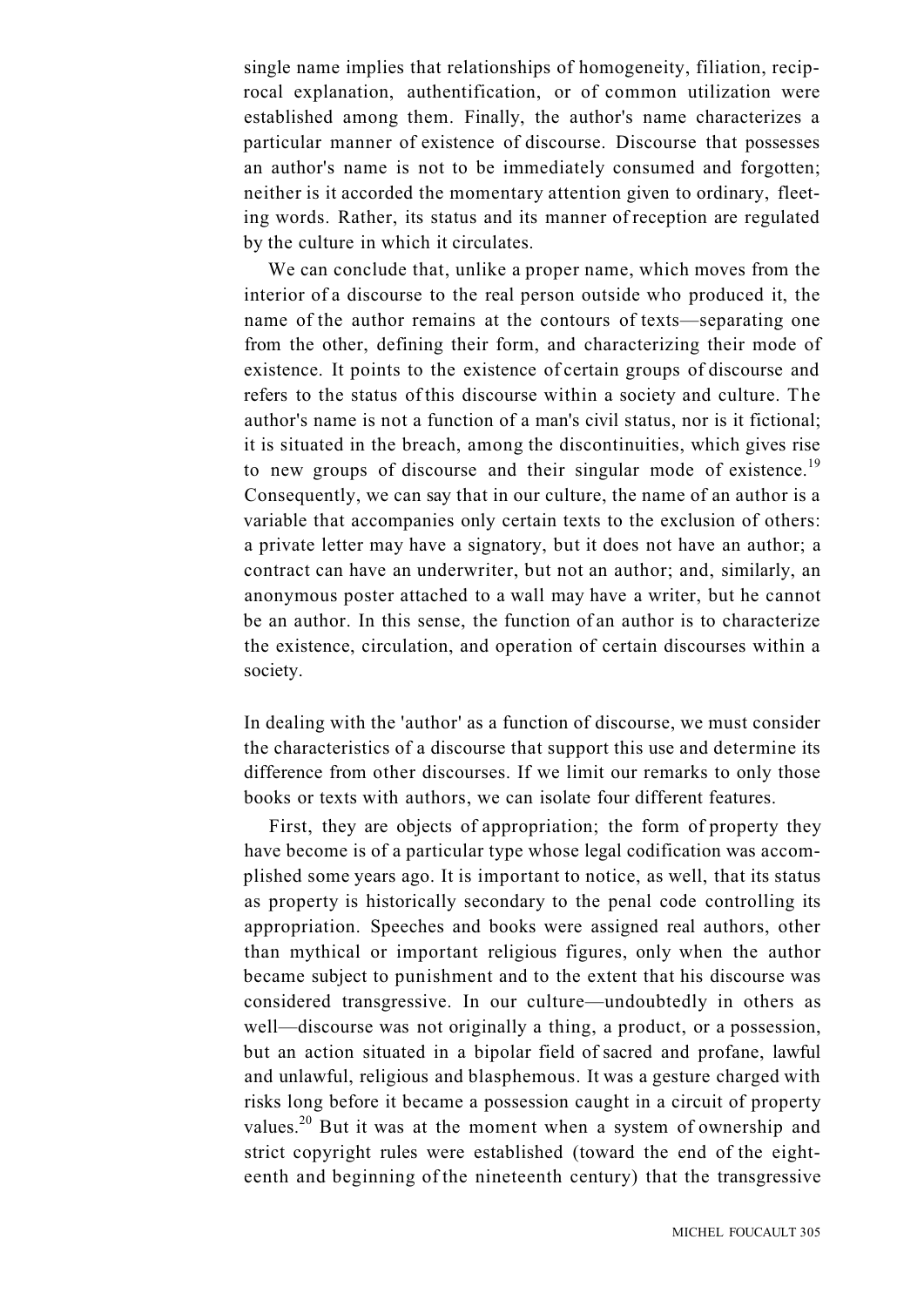properties always intrinsic to the act of writing became the forceful imperative of literature.<sup>21</sup> It is as if the author, at the moment he was accepted into the social order of property which governs our culture, was compensating for his new status by reviving the older bipolar field of discourse in a systematic practice of transgression and by restoring the danger of writing which, on another side, had been conferred the benefits of property.

Secondly, the 'author-function'<sup>22</sup> is not universal or constant in all discourse. Even within our civilization, the same types of texts have not always required authors; there was a time when those texts which we now call 'literary' (stories, folk tales, epics, and tragedies) were accepted, circulated, and valorized without any question about the identity of their author. Their anonymity was ignored because their real or supposed age was a sufficient guarantee of their authenticity. Texts, however, that we now call 'scientific' (dealing with cosmology and the heavens, medicine or illness, the natural sciences or geography) were only considered truthful during the Middle Ages if the name of the author was indicated. Statements on the order of 'Hippocrates said ...' or 'Pliny tells us that...' were not merely formulas for an argument based on authority; they marked a proven discourse. In the seventeenth and eighteenth centuries, a totally new conception was developed when scientific texts were accepted on their own merits and positioned within an anonymous and coherent conceptual system of established truths and methods of verification. Authentification no longer required reference to the individual who had produced them; the role of the author disappeared as an index of truthfulness and, where it remained as an inventor's name, it was merely to denote a specific theorem or proposition, a strange effect, a property, a body, a group of elements, or pathological syndrome.

At the same time, however, 'literary' discourse was acceptable only if it carried an author's name; every text of poetry or fiction was obliged to state its author and the date, place, and circumstance of its writing. The meaning and value attributed to the text depended on this information. If by accident or design a text was presented anonymously, every effort was made to locate its author. Literary anonymity was of interest only as a puzzle to be solved as, in our day, literary works are totally dominated by the sovereignty of the author. (Undoubtedly, these remarks are far too categorical. Criticism has been concerned for some time now with aspects of a text not fully dependent on the notion of an individual creator; studies of genre or the analysis of recurring textual motifs and their variations from a norm other than the author. Furthermore, where in mathematics the author has become little more than a handy reference for a particular theorem or group of propositions, the reference to an author in biology and medicine, or to the date of his research has a substantially different bearing. This latter refer-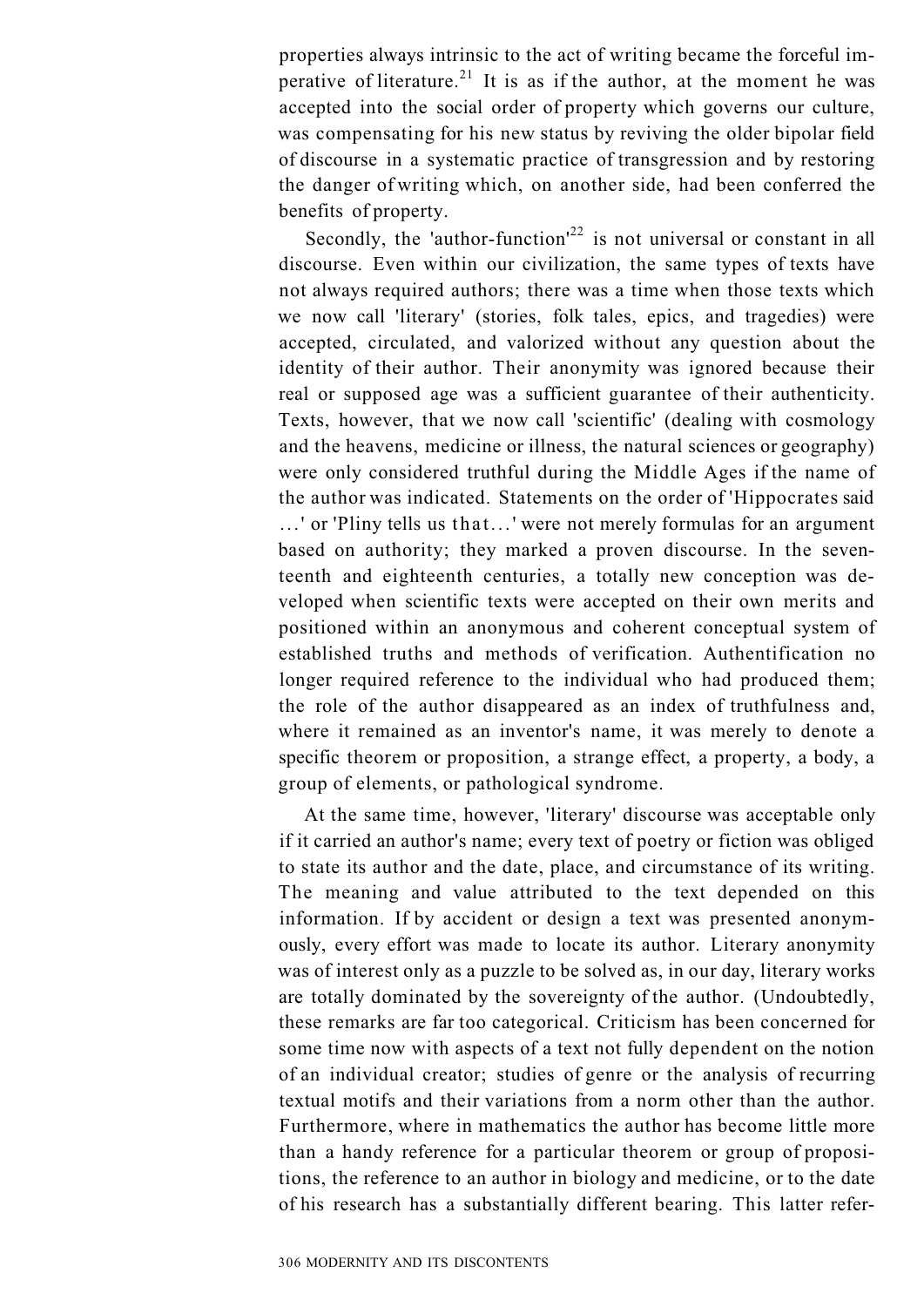ence, more than simply indicating the source of information, attests to the 'reliability' of the evidence, since it entails an appreciation of the techniques and experimental materials available at a given time and in a particular laboratory.)

The third point concerning this 'author-function' is that it is not formed spontaneously through the simple attribution of a discourse to an individual. It results from a complex operation whose purpose is to construct the rational entity we call an author. Undoubtedly, this construction is assigned a 'realistic' dimension as we speak of an individual's 'profundity' or 'creative' power, his intentions or the original inspiration manifested in writing. Nevertheless, these aspects of an individual, which we designate as an author (or which comprise an individual as an author), are projections, in terms always more or less psychological, of our way of handling texts: in the comparisons we make, the traits we extract as pertinent, the continuities we assign, or the exclusions we practice. In addition, all these operations vary according to the period and the form of discourse concerned. A 'philosopher' and a 'poet' are not constructed in the same manner; and the author of an eighteenth-century novel was formed differently from the modern novelist. There are, nevertheless, transhistorical constants in the rules that govern the construction of an author.

In literary criticism, for example, the traditional methods for defining an author—or, rather, for determining the configuration of the author from existing texts—derive in large part from those used in the Christian tradition to authenticate (or to reject) the particular texts in its possession. Modern criticism, in its desire to 'recover' the author from a work, employs devices strongly reminiscent of Christian exegesis when it wished to prove the value of a text by ascertaining the holiness of its author. In *De Viris Illustribus,* Saint Jerome maintains that homonymy is not proof of the common authorship of several works, since many individuals could have the same name or someone could have perversely appropriated another's name. The name, as an individual mark, is not sufficient as it relates to a textual tradition. How, then, can several texts be attributed to an individual author? What norms, related to the function of the author, will disclose the involvement of several authors? According to Saint Jerome, there are four criteria: the texts that must be eliminated from the list of works attributed to a single author are those inferior to the others (thus, the author is defined as a standard level of quality); those whose ideas conflict with the doctrine expressed in the others (here the author is defined as a certain field of conceptual or theoretical coherence); those written in a different style and containing words and phrases not ordinarily found in the other works (the author is seen as a stylistic uniformity); and those referring to events or historical figures subsequent to the death of the author (the author is thus a definite historical figure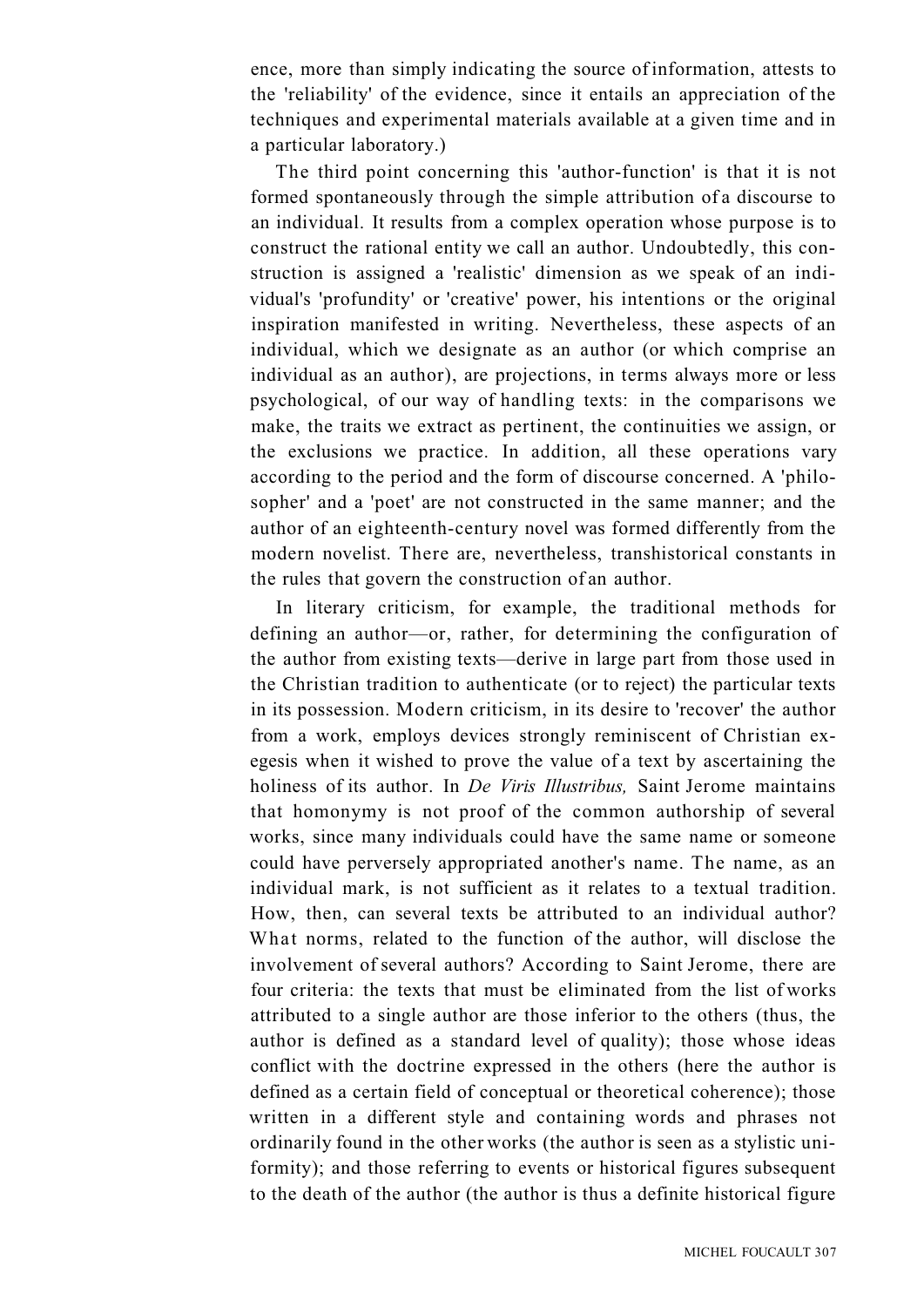in which a series of events converge). Although modern criticism does not appear to have these same suspicions concerning authentication, its strategies for defining the author present striking similarities. The author explains the presence of certain events within a text, as well as their transformations, distortions, and their various modifications (and this through an author's biography or by reference to his particular point of view, in the analysis of his social preferences and his position within a class or by delineating his fundamental objectives). The author also constitutes a principle of unity in writing where any unevenness of production is ascribed to changes caused by evolution, maturation, or outside influence. In addition, the author serves to neutralize the contradictions that are found in a series of texts. Governing this function is the belief that there must be—at a particular level of an author's thought, of his conscious or unconscious desire—a point where contradictions are resolved, where the incompatible elements can be shown to relate to one another or to cohere around a fundamental and originating contradiction. Finally, the author is a particular source of expression who, in more or less finished forms, is manifested equally well, and with similar validity, in a text, in letters, fragments, drafts, and so forth. Thus, even while Saint Jerome's four principles of authenticity might seem largely inadequate to modern critics, they, nevertheless, define the critical modalities now used to display the function of the author. $^{23}$ 

However, it would be false to consider the function of the author as a pure and simple reconstruction after the fact of a text given as passive material, since a text always bears a number of signs that refer to the author. Well known to grammarians, these textual signs are personal pronouns, adverbs of time and place, and the conjugation of verbs. $^{24}$ But it is important to note that these elements have a different bearing on texts with an author and on those without one. In the latter, these 'shifters' refer to a real speaker and to an actual deictic situation, with certain exceptions such as the case of indirect speech in the first person. When discourse is linked to an author, however, the role of 'shifters' is more complex and variable. It is well known that in a novel narrated in the first person, neither the first person pronoun, the present indicative tense, nor, for that matter, its signs of localization refer directly to the writer, either to the time when he wrote, or to the specific act of writing; rather, they stand for a 'second self<sup>25</sup> whose similarity to the author is never fixed and undergoes considerable alteration within the course of a single book. It would be as false to seek the author in relation to the actual writer as to the fictional narrator; the 'authorfunction' arises out of their scission—in the division and distance of the two. One might object that this phenomenon only applies to novels or poetry, to a context of 'quasi-discourse,' but, in fact, all discourse that supports this 'author-function' is characterized by this plurality of egos.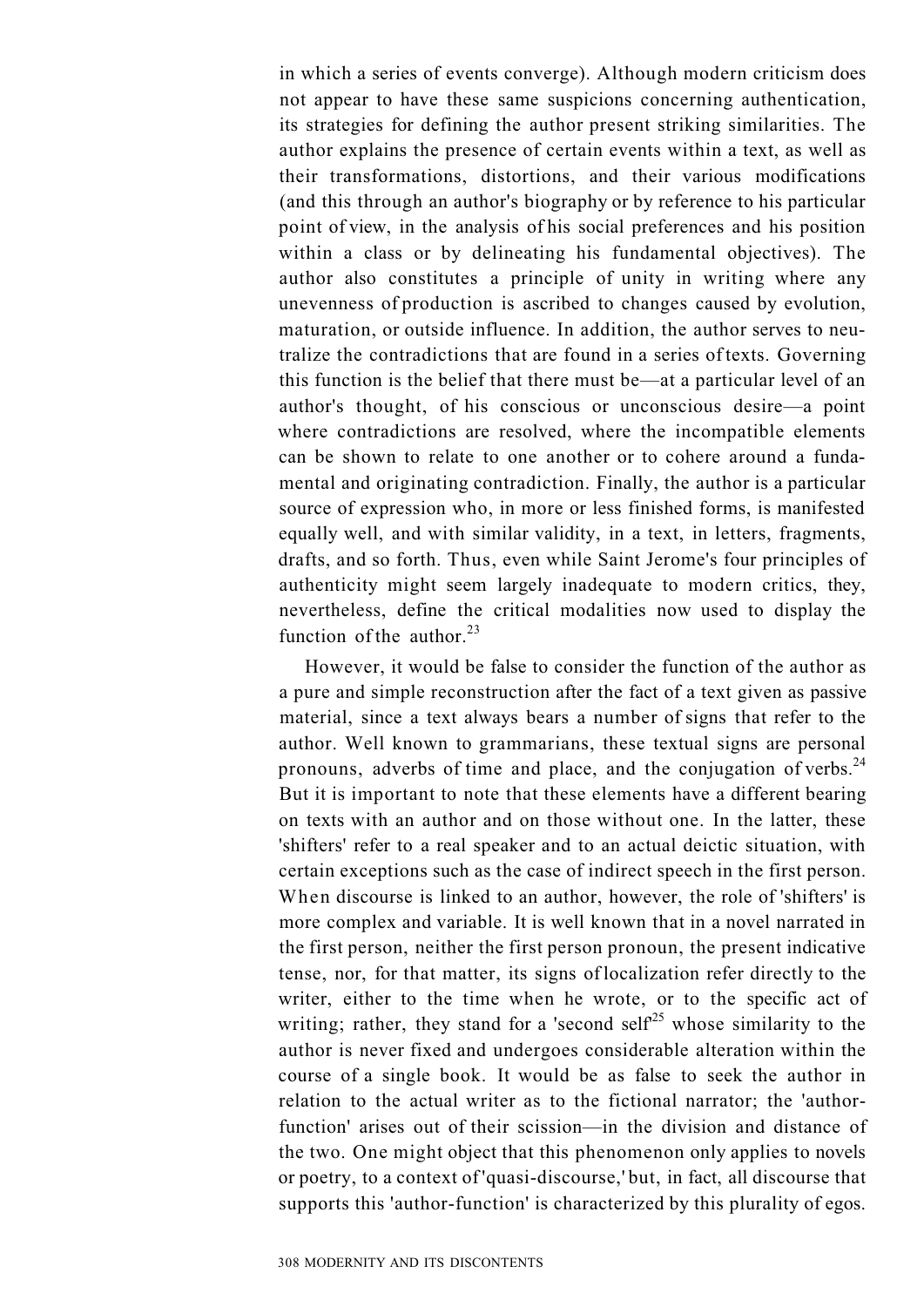In a mathematical treatise, the ego who indicates the circumstances of composition in the preface is not identical, either in terms of his position or his function, to the 'I' who concludes a demonstration within the body of the text. The former implies a unique individual who, at a given time and place, succeeded in completing a project, whereas the latter indicates an instance and plan of demonstration that anyone could perform provided the same set of axioms, preliminary operations, and an identical set of symbols were used. It is also possible to locate a third ego: one who speaks of the goals of his investigation, the obstacles encountered, its results, and the problems yet to be solved and this 'I' would function in a field of existing or future mathematical discourses. We are not dealing with a system of dependencies where a first and essential use of the 'I' is reduplicated, as a kind of fiction, by the other two. On the contrary, the 'author-function' in such discourses operates so as to effect the simultaneous dispersion of the three egos. $^{26}$ 

Further elaboration would, of course, disclose other characteristics of the 'author-function,' but I have limited myself to the four that seemed the most obvious and important. They can be summarized in the following manner: the 'author-function' is tied to the legal and institutional systems that circumscribe, determine, and articulate the realm of discourses; it does not operate in a uniform manner in all discourses, at all times, and in any given culture; it is not defined by the spontaneous attribution of a text to its creator, but through a series of precise and complex procedures; it does not refer, purely and simply, to an actual individual insofar as it simultaneously gives rise to a variety of egos and to a series of subjective positions that individuals of any class may come to occupy.

I am aware that until now I have kept my subject within unjustifiable limits; I should also have spoken of the 'author-function' in painting, music, technical fields, and so forth. Admitting that my analysis is restricted to the domain of discourse, it seems that I have given the term 'author' an excessively narrow meaning. I have discussed the author only in the limited sense of a person to whom the production of a text, a book, or a work can be legitimately attributed. However, it is obvious that even within the realm of discourse a person can be the author of much more than a book—of a theory, for instance, of a tradition or a discipline within which new books and authors can proliferate. For convenience, we could say that such authors occupy a 'transdiscursive' position.

Homer, Aristotle, and the Church Fathers played this role, as did the first mathematicians and the originators of the Hippocratic tradition. This type of author is surely as old as our civilization. But I believe that the nineteenth century in Europe produced a singular type of author who should not be confused with 'great' literary authors, or the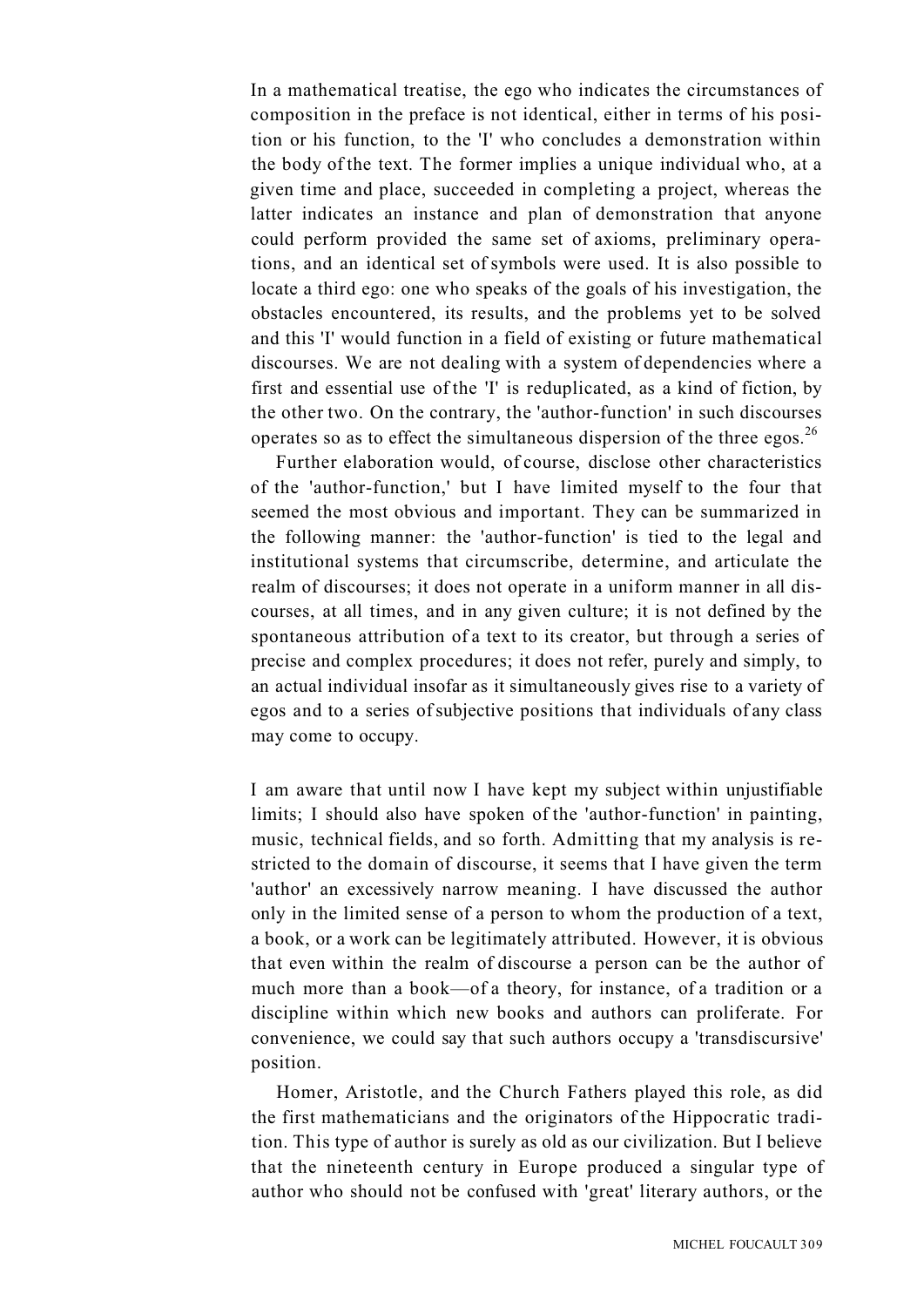authors of canonical religious texts, and the founders of sciences. Somewhat arbitrarily, we might call them 'initiators of discursive practices.'

The distinctive contribution of these authors is that they produced not only their own work, but the possibility and the rules of formation of other texts. In this sense, their role differs entirely from that of a novelist, for example, who is basically never more than the author of his own text. Freud is not simply the author of *The Interpretation of Dreams* or of *Wit and its Relation to the Unconscious* and Marx is not simply the author of the *Communist Manifesto* or *Capital:* they both established the endless possibility of discourse. Obviously, an easy objection can be made. The author of a novel may be responsible for more than his own text; if he acquires some 'importance' in the literary world, his influence can have significant ramifications. To take a very simple example, one could say that Ann Radcliffe did not simply write *The Mysteries of Udolpho* and a few other novels, but also made possible the appearance of Gothic Romances at the beginning of the nineteenth century. To this extent, her function as an author exceeds the limits of her work. However, this objection can be answered by the fact that the possibilities disclosed by the initiators of discursive practices (using the examples of Marx and Freud, whom I believe to be the first and the most important) are significantly different from those suggested by novelists. The novels of Ann Radcliffe put into circulation a certain number of resemblances and analogies patterned on her work various characteristic signs, figures, relationships, and structures that could be integrated into other books. In short, to say that Ann Radcliffe created the Gothic Romance means that there are certain elements common to her works and to the nineteenth-century Gothic romance: the heroine ruined by her own innocence, the secret fortress that functions as a counter-city, the outlaw-hero who swears revenge on the world that has cursed him, etc. On the other hand, Marx and Freud, as 'initiators of discursive practices,' not only made possible a certain number of analogies that could be adopted by future texts, but, as importantly, they also made possible a certain number of differences. They cleared a space for the introduction of elements other than their own, which, nevertheless, remain within the field of discourse they initiated. In saying that Freud founded psychoanalysis, we do not simply mean that the concept of libido or the techniques of dream analysis reappear in the writings of Karl Abraham or Melanie Klein, but that he made possible a certain number of differences with respect to his books, concepts, and hypotheses, which all arise out of psychoanalytic discourse.

Is this not the case, however, with the founder of any new science or of any author who successfully transforms an existing science? After all, Galileo is indirectly responsible for the texts of those who mechan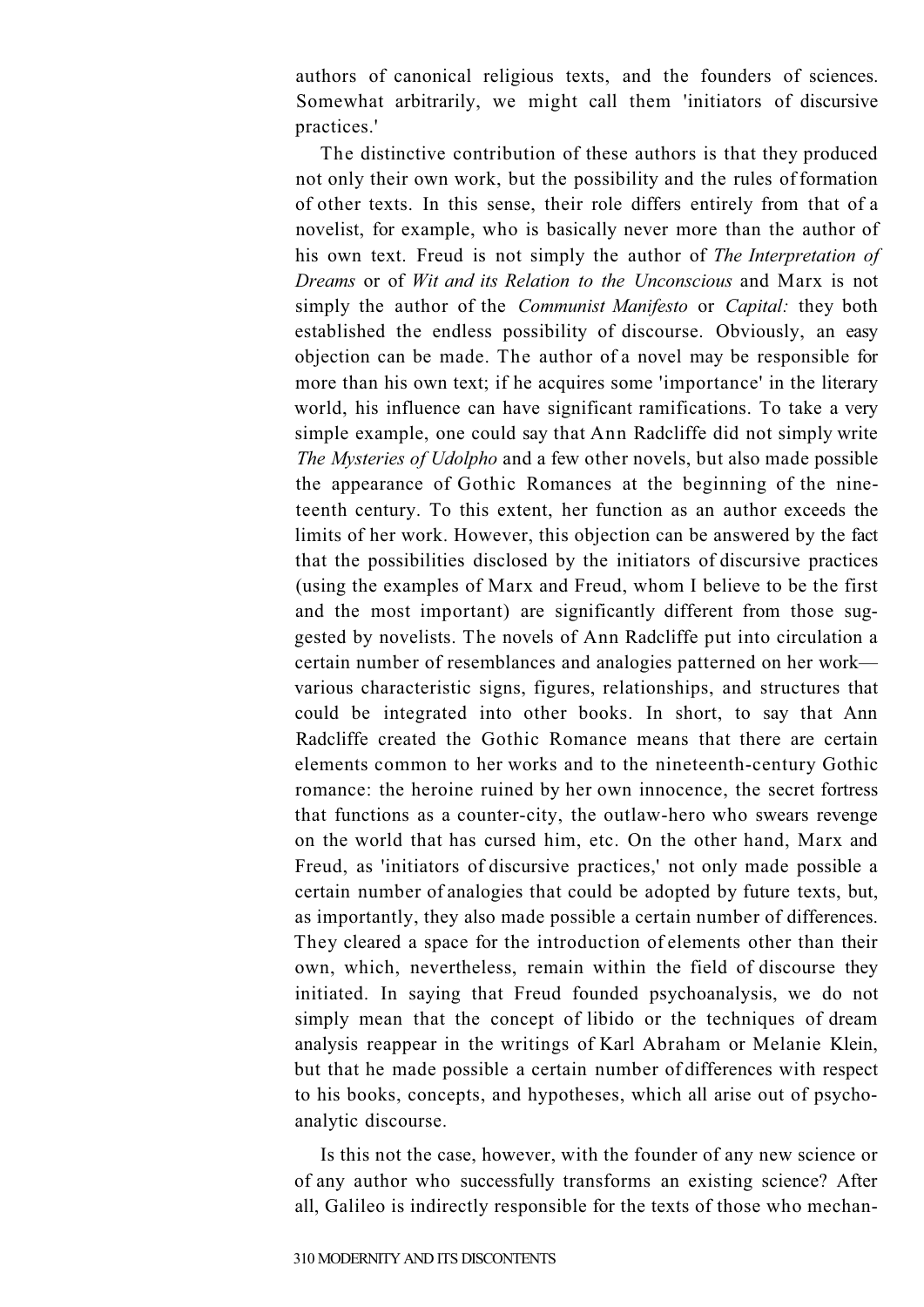ically applied the laws he formulated, in addition to having paved the way for the production of statements far different from his own. If Cuvier is the founder of biology and Saussure of linguistics, it is not because they were imitated or that an organic concept or a theory of the sign was uncritically integrated into new texts, but because Cuvier, to a certain extent, made possible a theory of evolution diametrically opposed to his own system and because Saussure made possible a generative grammar radically different from his own structural analysis. Superficially, then, the initiation of discursive practices appears similar to the founding of any scientific endeavor, but I believe there is a fundamental difference.

In a scientific program, the founding act is on an equal footing with its future transformations: it is merely one among the many modifications that it makes possible. This interdependence can take several forms. In the future development of a science, the founding act may appear as little more than a single instance of a more general phenomenon that has been discovered. It might be questioned, in retrospect, for being too intuitive or empirical and submitted to the rigors of new theoretical operations in order to situate it in a formal domain. Finally, it might be thought a hasty generalization whose validity should be restricted. In other words, the founding act of a science can always be rechanneled through the machinery of transformations it has instituted.<sup>27</sup>

On the other hand, the initiation of a discursive practice is heterogeneous to its ulterior transformations. To extend psychoanalytic practice, as initiated by Freud, is not to presume a formal generality that was not claimed at the outset; it is to explore a number of possible applications. To limit it is to isolate in the original texts a small set of propositions or statements that are recognized as having an inaugurative value and that mark other Freudian concepts or theories as derivative. Finally, there are no 'false' statements in the work of these initiators; those statements considered inessential or 'prehistoric,' in that they are associated with another discourse, are simply neglected in favor of the more pertinent aspects of the work. The initiation of a discursive practice, unlike the founding of a science, overshadows and is necessarily detached from its later developments and transformations. As a consequence, we define the theoretical validity of a statement with respect to the work of the initiator, whereas in the case of Galileo or Newton, it is based on the structural and intrinsic norms established in cosmology or physics. Stated schematically, the work of these initiators is not situated in relation to a science or in the space it defines; rather, it is science or discursive practice that relate to their works as the primary points of reference.

In keeping with this distinction, we can understand why it is inevitable that practitioners of such discourses must 'return to the origin.'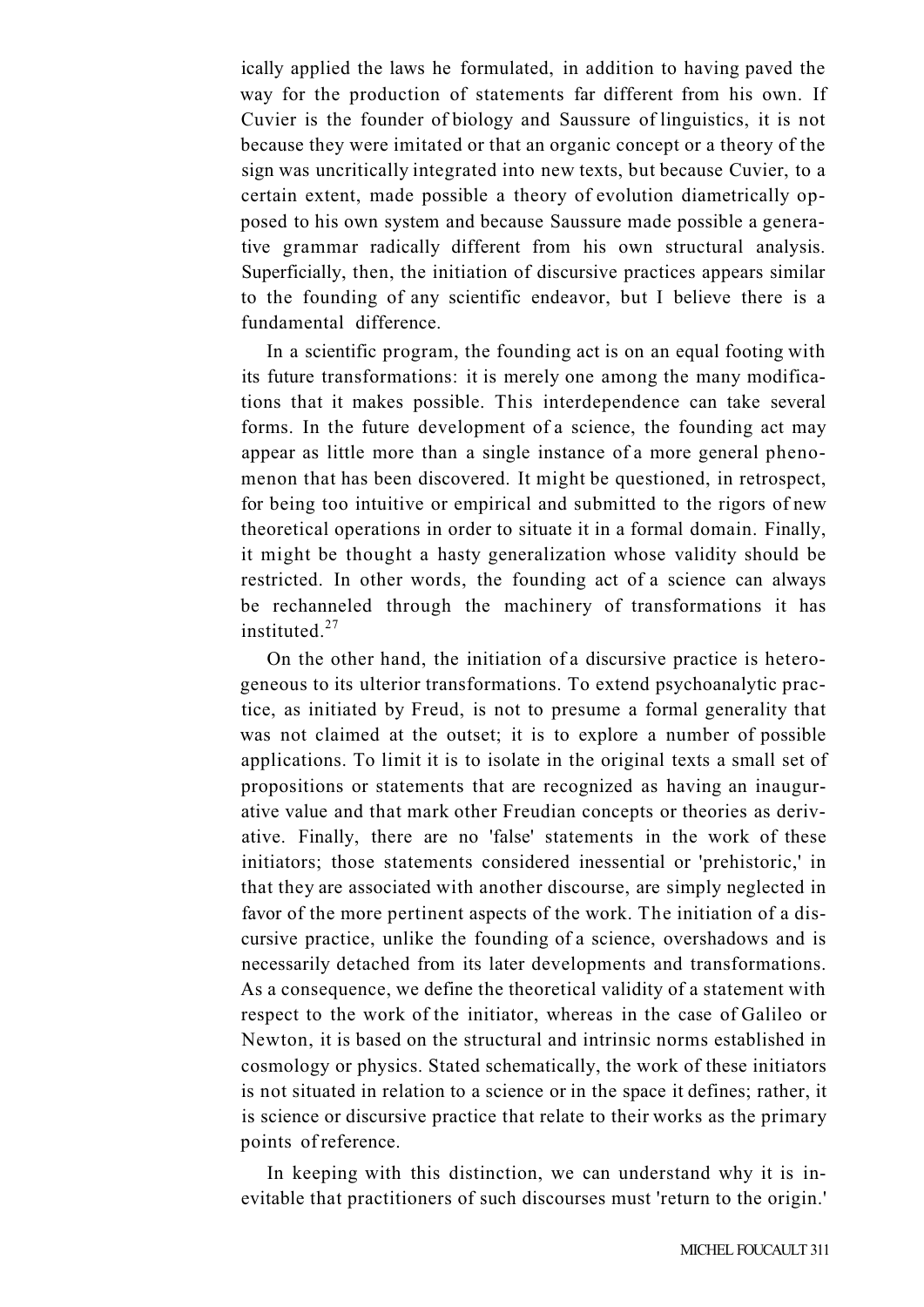Here, as well, it is necessary to distinguish a 'return' from scientific 'rediscoveries' or 'reactivations.' 'Rediscoveries' are the effects of analogy or isomorphism with current forms of knowledge that allow the perception of forgotten or obscured figures. For instance, Chomsky in his book on Cartesian grammar<sup>28</sup> 'rediscovered' a form of knowledge that had been in use from Cordemoy to Humboldt. It could only be understood from the perspective of generative grammar because this later manifestation held the key to its construction: in effect, a retrospective codification of an historical position. 'Reactivation' refers to something quite different: the insertion of discourse into totally new domains of generalization, practice, and transformations. The history of mathematics abounds in examples of this phenomenon as the work of Michel Serres on mathematical anamnesis shows.<sup>29</sup>

The phrase, 'return to,' designates a movement with its proper specificity, which characterizes the initiation of discursive practices. If we return, it is because of a basic and constructive omission, an omission that is not the result of accident or incomprehension.<sup>30</sup> In effect, the act of initiation is such, in its essence, that it is inevitably subjected to its own distortions; that which displays this act and derives from it is, at the same time, the root of its divergences and travesties. This nonaccidental omission must be regulated by precise operations that can be situated, analysed, and reduced in a return to the act of initiation. The barrier imposed by omission was not added from the outside; it arises from the discursive practice in question, which gives it its law. Both the cause of the barrier and the means for its removal, this omission—also responsible for the obstacles that prevent returning to the act of initiation—can only be resolved by a return. In addition, it is always a return to a text in itself, specifically, to a primary and unadorned text with particular attention to those things registered in the interstices of the text, its gaps and absences. We return to those empty spaces that have been masked by omission or concealed in a false and misleading plenitude. In these rediscoveries of an essential lack, we find the oscillation of two characteristic responses: 'This point was made—you can't help seeing it if you know how to read'; or, inversely, 'No, that point is not made in any of the printed words in the text, but it is expressed through the words, in their relationships and in the distance that separates them.' It follows naturally that this return, which is a part of the discursive mechanism, constantly introduces modifications and that the return to a text is not a historical supplement that would come to fix itself upon the primary discursivity and redouble it in the form of an ornament which, after all, is not essential. Rather, it is an effective and necessary means of transforming discursive practice. A study of Galileo's works could alter our knowledge of the history, but not the science, of mechanics; whereas, a re-examination of the books of Freud or Marx can transform our understanding of psychoanalysis or Marxism.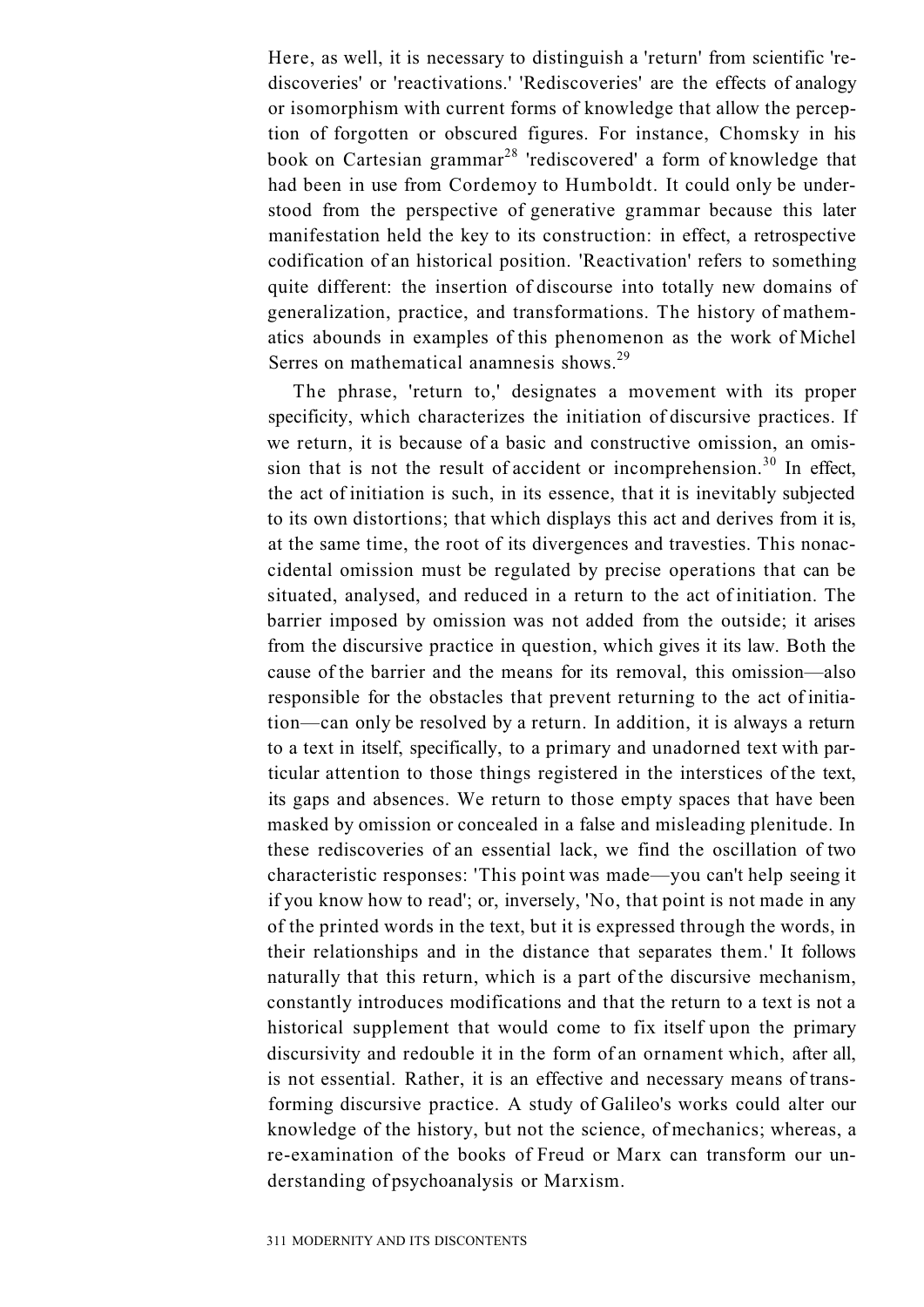A last feature of these returns is that they tend to reinforce the enigmatic link between an author and his works. A text has an inaugurative value precisely because it is the work of a particular author, and our returns are conditioned by this knowledge. The rediscovery of an unknown text by Newton or Cantor will not modify classical cosmology or group theory; at most, it will change our appreciation of their historical genesis. Bringing to light, however, *An Outline of Psychoanalysis,* to the extent that we recognize it as a book by Freud, can transform not only our historical knowledge, but the field of psychoanalytic theory if only through a shift of accent or of the center of gravity. These returns, an important component of discursive practices, form a relationship between 'fundamental' and mediate authors, which is not identical to that which links an ordinary text to its immediate author.

These remarks concerning the initiation of discursive practices have been extremely schematic, especially with regard to the opposition I have tried to trace between this initiation and the founding of sciences. The distinction between the two is not readily discernible; moreover, there is no proof that the two procedures are mutually exclusive. My only purpose in setting up this opposition, however, was to show that the 'author-function,' sufficiently complex at the level of a book or a series of texts that bear a definite signature, has other determining factors when analysed in terms of larger entities—groups of works or entire disciplines.

Unfortunately, there is a decided absence of positive propositions in this essay, as it applies to analytic procedures or directions for future research, but I ought at least to give the reasons why I attach such importance to a continuation of this work. Developing a similar analysis could provide the basis for a typology of discourse. A typology of this sort cannot be adequately understood in relation to the grammatical features, formal structures, and objects of discourse, because there undoubtedly exist specific discursive properties or relationships that are irreducible to the rules of grammar and logic and to the laws that govern objects. These properties require investigation if we hope to distinguish the larger categories of discourse. The different forms of relationships (or nonrelationships) that an author can assume are evidently one of these discursive properties.

This form of investigation might also permit the introduction of an historical analysis of discourse. Perhaps the time has come to study not only the expressive value and formal transformations of discourse, but its mode of existence: the modifications and variations, within any culture, of modes of circulation, valorization, attribution, and appropriation. Partially at the expense of themes and concepts that an author places in his work, the 'author-function' could also reveal the manner in which discourse is articulated on the basis of social relationships.